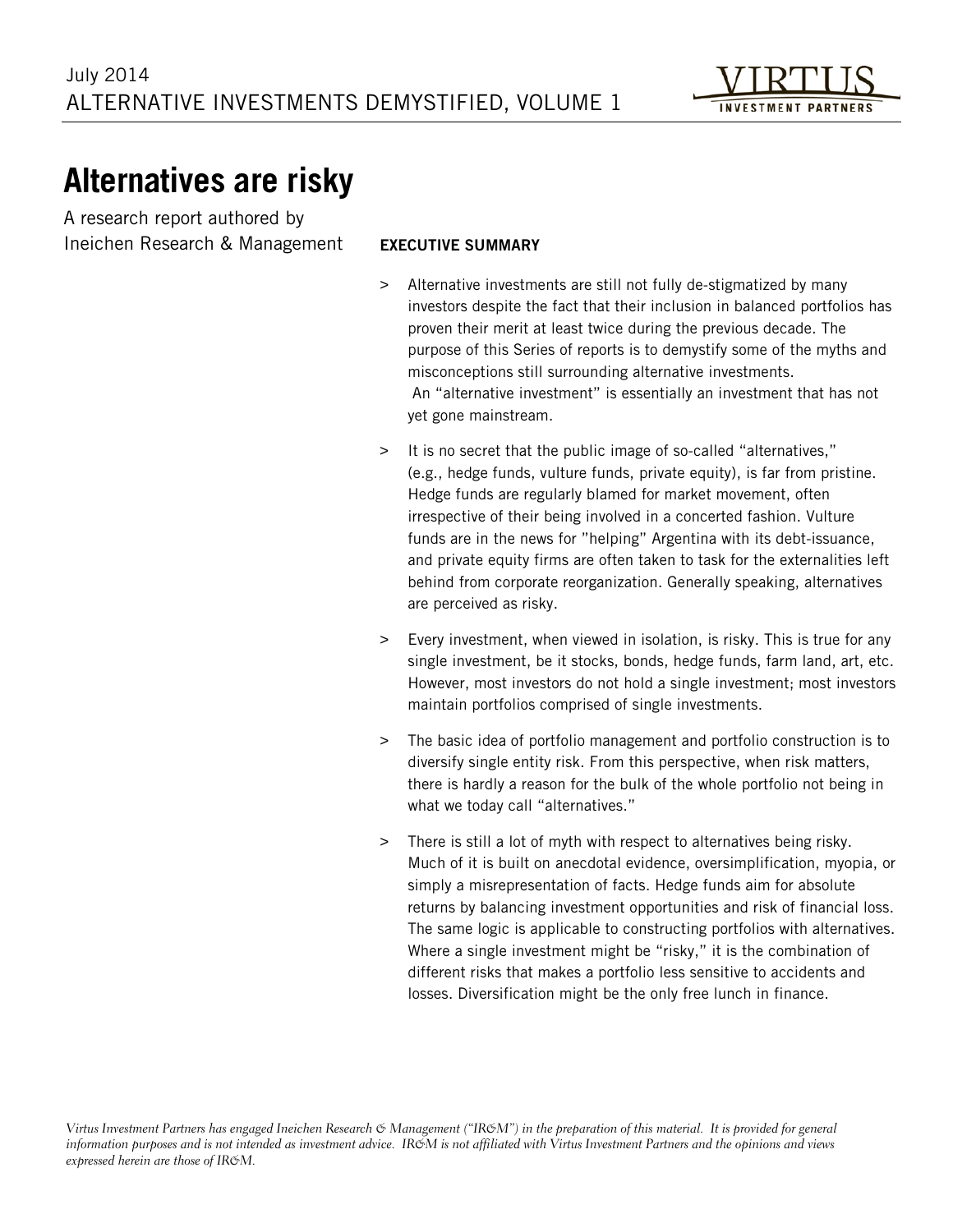# **"Skill is successfully walking a tightrope over Niagara Falls. Intelligence is not trying."**

**—**Anonymous

#### Introduction

Every investment, when viewed in isolation, is risky. This is true for any single investment, be it stocks, bonds, hedge funds, farm land, art, etc. However, most investors do not hold a single investment; most investors maintain portfolios comprised of single investments. Investors diversify; diversification is often touted as the only free lunch in finance. The idea of diversification is very old and is essential to survival.

One way to define an "alternative investment" is essentially an investment that has not yet gone mainstream. An investment in equities was once perceived as an "alternative investment." Bonds were traditional investments fifty years ago; equities weren't. Stocks were perceived as "speculative" and many investors steered clear from the equity market. In some countries, equities were an alternative investment until the late 1990s. Investments in emerging market equities and bonds were also once alternative investments, something "one ought not to buy." Something that, when viewed in isolation, was perceived as too risky. Investments in both equities and emerging markets have lost their "alternatives" tag. Many of today's alternative investments are currently going mainstream too. Viewing an investment not in isolation, but in context of a portfolio, is central to an asset class or investment style going mainstream.

The basic idea of portfolio management and portfolio construction is to diversify single entity risk. This is often perceived as the second best idea in investment management, the best idea being the invention of the ATM. The key to portfolio construction is combining entities with different risk characteristics. An ETF on the S&P 500® Index, a merger arbitrage hedge fund, and a Chardonnay winemaking farm in New Zealand might, at first glance, have nothing in common. The past returns might not be correlated. However, the experience from market corrections, and associated wealth destruction, is that carefully constructed portfolios with alternative investments withstand the storm much better than traditional portfolios. From this perspective, when risk matters, there is hardly a reason for the bulk of the whole portfolio not being in what we today call "alternatives."

**"Risk, to state the obvious, is inherent in all business and financial activity."** —Alan Greenspan

**Equities were once an alternative investment too**

**"Diversification is the golden rule for prudent investment. If you add some judicious futures to the bonds, stocks, insurance, and real estate assets that are already in your portfolio, you can hope to sleep better at night."** —Paul Samuelson (1915-2009), first American economist to win the Nobel Memorial Prize in Economic Sciences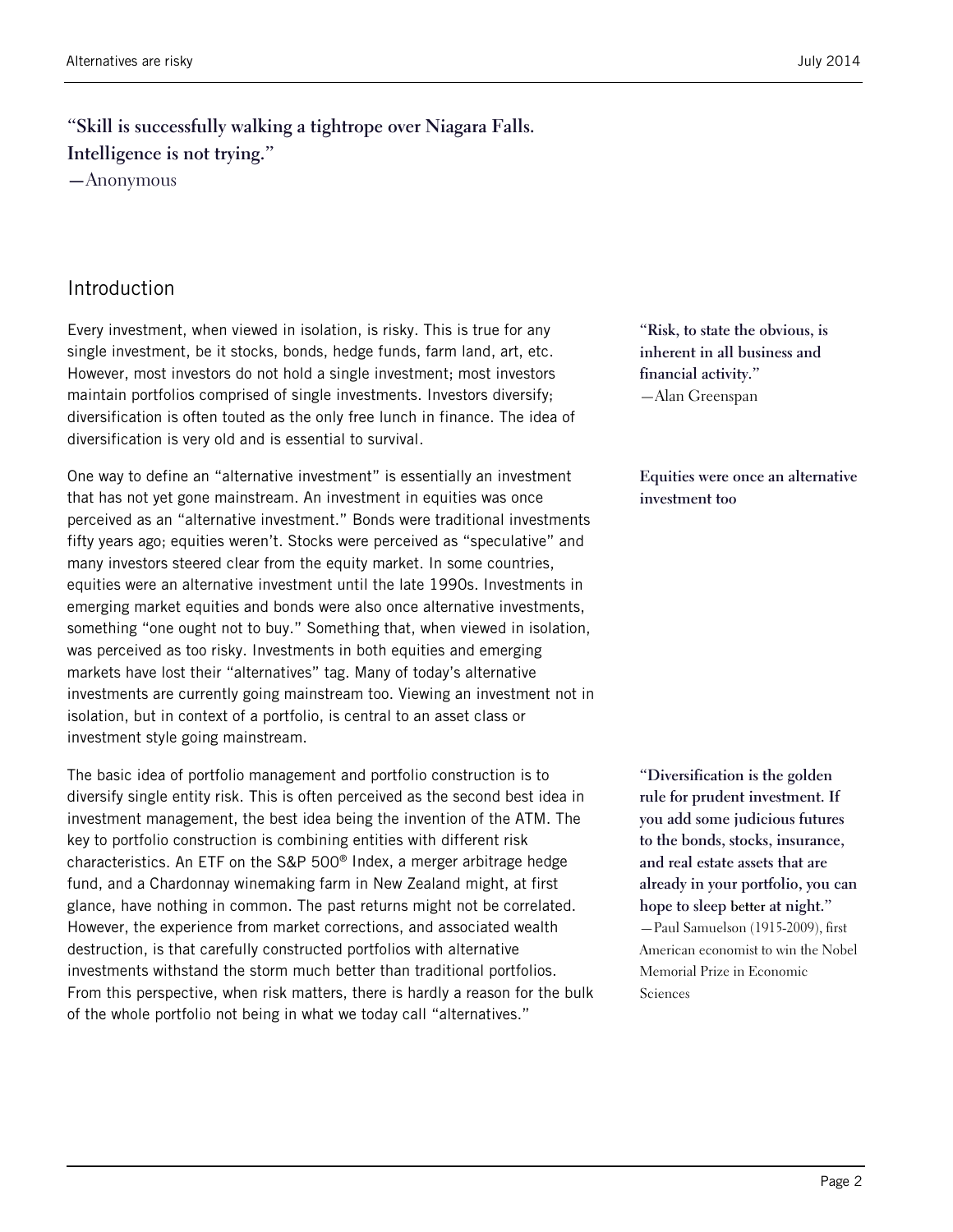# Accidents happen and risk matters

Risk is often equated to volatility. However, risk is not perceived as volatility. Private investors certainly do not perceive volatility as risk. Losing large chunks of one's capital, on the other hand, is a more pragmatic understanding of "risk." Recent financial history has shown that at the end of the day, it is losses that matter most. It is large losses that destroy the rate at which capital compounds. Risk, therefore, becomes the probability of losses, especially large ones. There are many ways to define risk. One way to put it is defining risk as "exposure to accidents." Accidents do not always unfold in a crash like 1987. Long periods of compounding capital negatively can too be viewed as historical "accidents" and can be more destructive to wealth than a sudden, one-day shock.

Accidents happen. They are surprising by definition. If they were predictable, they wouldn't occur. This logic might apply to slipping on a banana skin. However, this logic doesn't necessarily apply to finance. The introduction of the euro, for example, is an accident that is unfolding as we speak. It just took a while until it became apparent to everyone; well, nearly everyone. An investor has the choice to participate in the accident or hedge or invest elsewhere. Japan is not yet an accident but is one in the making due to its current debt levels and unfavourable demographic trend, or is, as author John Mauldin likes to put it, a "bug in search of a windshield."

Coco Chanel once said: "Fashions change but style endures." We are tempted to argue that this is applicable to the world of investments. Fashion is something that ebbs and flows. It is a question of time until your author's Hawaiian shirts will be fashionable again. (His old aviator Ray-Bans already are.) The same is true with long-only investments; they come and go, ebb and flow. However, an investment style that permanently focuses on risk management – the preservation of capital under difficult market circumstances − is something that endures.

In the institutionalisation of the equity market, as with aviator Ray-Bans, there were pioneers, early adopters, and late-comers. The pioneers are typically a small group. For reasons that are beyond the scope of this report, it was the English-speaking economies that developed an equity culture of some sort very early on. In the U.S., the idea of investing 60% of assets in equities with 40% in bonds held for many years, decades even. Over the past 10-15 years, these pioneers and early adopters moved away from this 60/40 formula. One reason to invest in alternatives 10-15 years ago was to diversify the allocation to equities as valuations were historically high and prospective returns, therefore, low. Now, the same is true for bonds. Bond valuations are currently stretched and it is the same investors who are currently diversifying their bond allocations with allocations into alternative investments. The most important take-away is that these investors are motivated by considerations related to portfolio risk.

**"The important thing in science is not so much to obtain new facts as to discover new ways of thinking about them."** —Sir William Bragg (1862-1942), British physicist and winner of the 1915 Nobel Prize in Physics

**"There are decades when nothing happens; and there are weeks when decades happen."** —Vladimir Lenin

**"Fashions change but style endures."** —Coco Chanel

**"The essence of investment management is the management of risks, not the management of returns."**

—Benjamin Graham (1894-1976), British-born American investor and securities analyst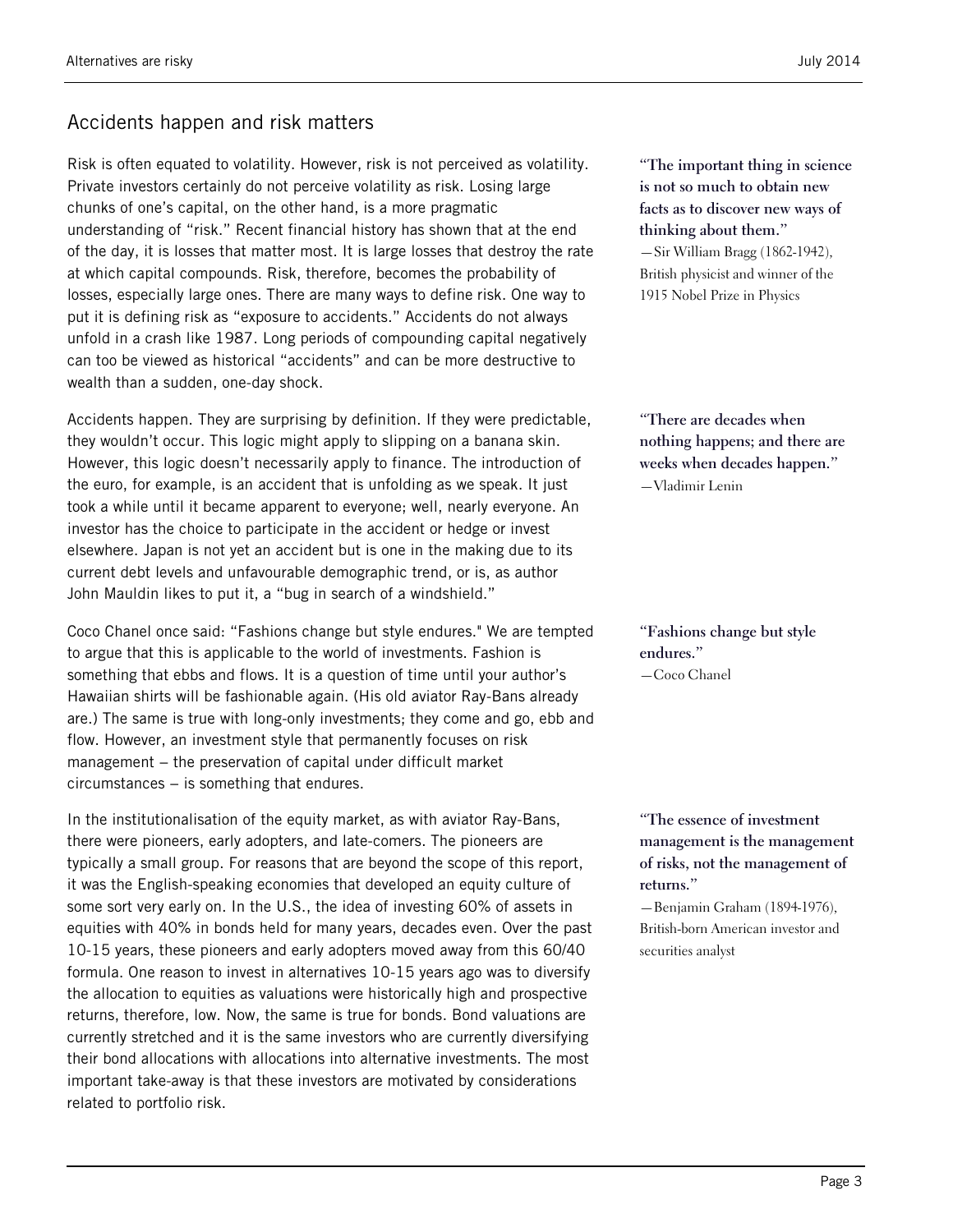### Tail risk, Murphy's Law and running a casino

Occasionally, alternative investments are bad-mouthed as having tail risk with their return distributions colloquially referred to as having "fat tails."

The stigmatization, for example, of hedge funds having fat tails implies that other investments do not. Hedge funds, especially managers involved in arbitrage strategies, are "picking up nickels in front of a steamroller" it is often argued. This line of argument is nonsense for two reasons. First, the normal distribution has no meaning in the real world of social phenomena, in general, and investment management in particular. A weekly loss of say 4% can be a one standard deviation event for a long-only manager but a four standard deviation event for a hedge fund. Second, all investments have fat tails. You never know. Fat tails are not a distinguishing factor of alternative investments compared to other investments. Many bond markets ceased to function during 2008. In the previous decade, equities lost 50% twice. Hedge funds, by comparison, "only" lost 20% once.

A long period of no accidents can lead to a false sense of safety, complacency, and an underestimation and under-appreciation of risk. This is true in life in general, both business life and investment life. Things just always can go wrong. In addition, sometimes Murphy's Law applies. Sometimes it happens that you have a weak economy and are hit by an earthquake *and* by a tsunami *and* have a nuclear disaster all at the same time, as was the case in Japan in March 2011. Accidents happen and sometimes Murphy's Law does indeed apply. Being risk-ignorant is perhaps the most risky, least conservative investment approach of all.

Around the year 2000, an institutional investor was quoted saying: "No, we don't [currently invest in hedge funds]! It is completely obvious that hedge funds don't work. We are not a casino." Hedge funds are still often portrayed as speculators, or worse, as gamblers. However, we argue that hedge funds resemble more the entrepreneur *running a casino* than the gambler losing money to the casino. Running a casino or a lottery is a very attractive business. We could call it "statistical arbitrage." For instance, in roulette the casino collects all the money on the table when the ball stops at zero. If the wheel has 36 numbers and one zero, the casino wins on average with every  $37<sup>th</sup>$  spin of the wheel. There is no need to win with every spin of the wheel. The odds are in favor of the house.

The more a business generates its revenues from a predictable source, the better. To understand why a lottery has stable cash flows that are sustainable over time and, therefore, are predictable, we need to understand the "investment case." The reason lotteries and casinos work is because there are so many fools. (Some research suggests that the gambler is not a fool but has a utility function that is non-monetary or has an extremely asymmetric utility towards large gains that makes it "rational" to "invest.") The expected

**"A safe investment is an investment whose dangers are not at that moment apparent."** —Lord Bauer (1915-2002), Austria-Hungary-born economic adviser to Margaret Thatcher

**Accidents happen and sometimes Murphy's Law applies**

**"We are not a casino."** —Institutional investor around 2000, Ludgate Communications, March 2000

**"People think I'm a gambler. I've never gambled in my life. To me, a gambler is someone who plays slot machines. I prefer to own slot machines."** —Donald Trump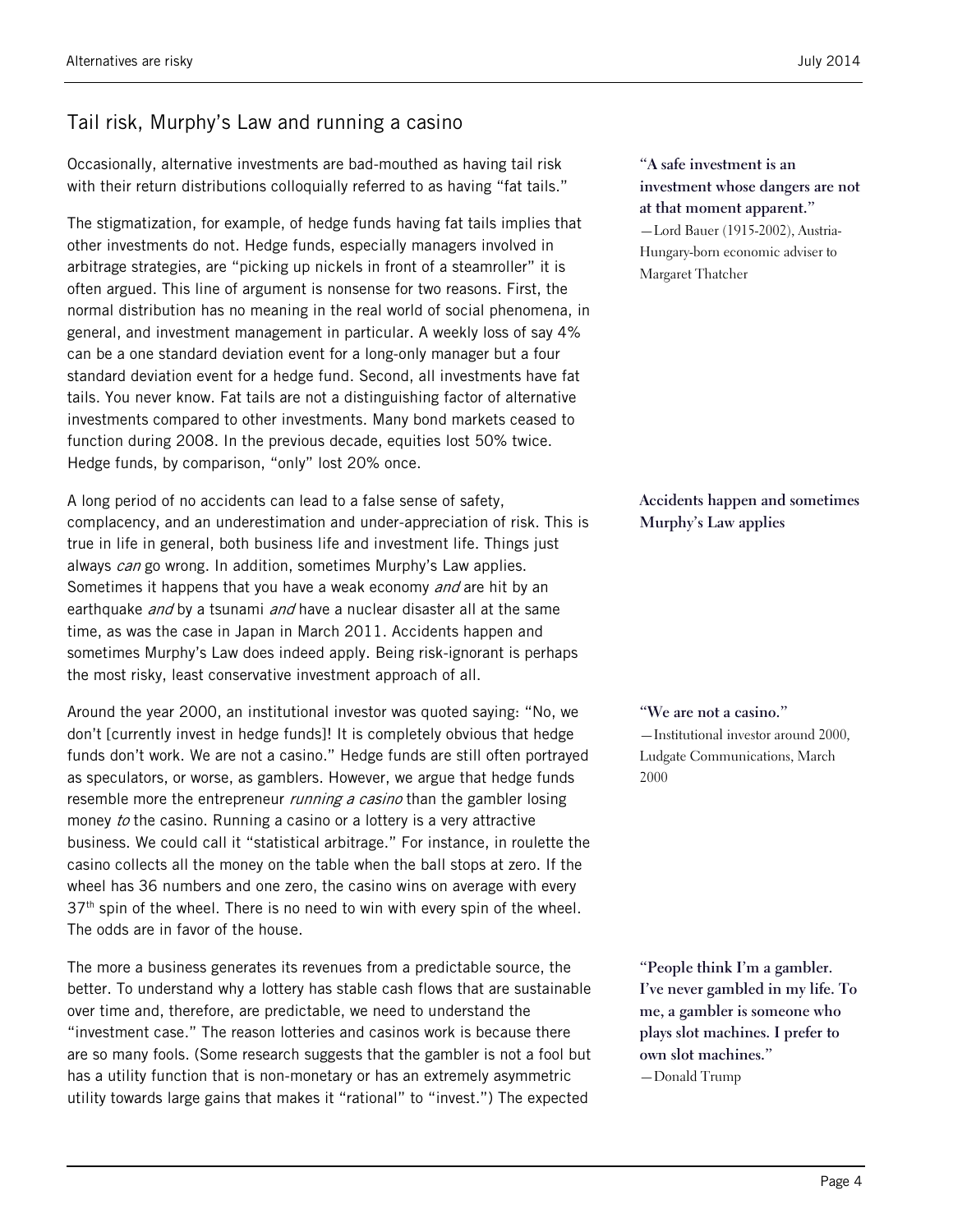return is - in monetary terms - negative for the gambler, but positive for the operator, i.e., the statistical arbitrageur. It is more attractive to invest with the operator of such a game, rather than with the gambler.

The reason why the cash flows are sustainable is because the world is not going to run out of fools any time soon. Neither will the buyers smarten up as they already (presumably) know that their purchase is uneconomical from a probability-weighted expected return (rational expectations) point of view. Given that the entrepreneur's returns are stable and sustainable, they are fairly predictable (especially in the absence of competition). A license to run a lottery is a license to print money. Note that we have ignored social/ethical considerations while discussing lotteries and casinos. Lotteries and casinos are potentially government-controlled to mitigate cash flowing from a loser (the gambler) to a winner (the operator). Given that active asset management is often perceived as being a zero-sum-game, a transfer of cash flow from losers to winners, active asset management could one day be "governmentcontrolled" too.

The misconception that hedge funds are speculative comes from the myopic conclusion that an investor using speculative instruments must automatically be running speculative portfolios. One of the aims of this brief report is to challenge this misconception. Many hedge funds use "speculative financial instruments" or "speculative techniques" to manage conservative portfolios. Popular belief is that an investor using options, for example, must be a speculator. The reason why this is a misconception is that the "speculative instrument" is often used as a hedge; that is, as a position offsetting other risks. The incentive to use such an instrument or technique (for example, selling stock short) is to reduce portfolio risk: not to increase it. This is the reason why most *absolute* return managers regard themselves as more conservative than their relative return brethren. It was Alfred Jones who popularized this idea in the 1950s by merging two speculative tools, short sales and leverage. Jones used leverage to obtain profits, but employed short selling through baskets of stocks to control risk. Jones' model was derived from the premise that performance depends more on stock selection than market direction. He believed that during a rising market, good stock selection will identify stocks that rise more than the market, while good short stock selection will identify stocks that rise less than the market. However, in a declining market, good long selections will fall less than the market, and good short stock selections will fall more than the market, yielding a net profit in all markets. To those investors who regarded short selling with suspicion, Jones would simply say that he is using "speculative techniques for conservative ends."

**Running a lottery operation is a license to print money**

**Speculative techniques for conservative ends**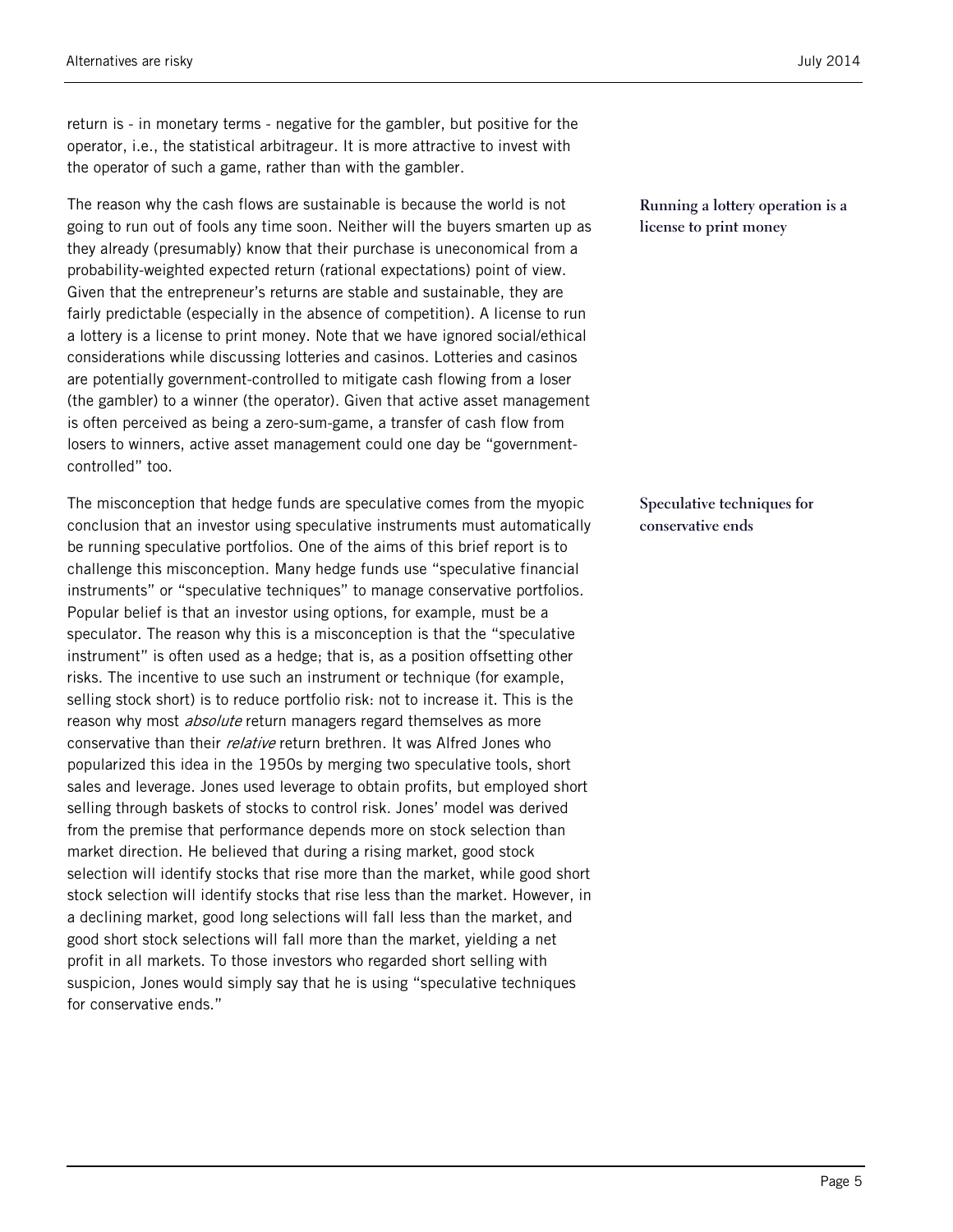## Asymmetric returns and compounding capital positively

One of the marketing one-liners in hedge funds is that "hedge funds produce equity-like returns on the upside and bond-like returns on the downside." While this is somewhat tongue-in-cheek, it is not entirely untrue. Hedge funds often underperform during bull markets and outperform in bear markets. The trick for superior long-term compounding of capital is asymmetry. The reason for this is that large losses destroy the rate at which capital compounds. A 50% loss requires a 100% gain to breakeven. A 20% loss "only" requires a 25% return to breakeven. This is a big difference. How does this work in practice?

These asymmetries are best explained with an example. [Figure 1](#page-5-0) compares two investment philosophies: one where risk is actively managed and one where it is not. For the active portfolio, we use a proxy for the average equity long/short hedge fund portfolio, in this case the HFRI Equity Hedge Index which is an index comprised of equity long/short managers. For the passive portfolio we have chosen the oldest ETF of equities: SPY which tracks the performance of the S&P 500® Index. SPY was launched in January 1993 which means the observation period covers more than 21 years to June 2014. The chart shows the average of the positive returns for the two portfolios as well as the average of the negative returns. The compound annual rate of return (CARR) of the two portfolios is shown in the legend while the frequencies of returns are displayed in the bars.

<span id="page-5-0"></span>



Source: IR&M, Bloomberg. Past performance is no guarantee of future results.

**"The opposite of hedging is speculating."** —Mark Twain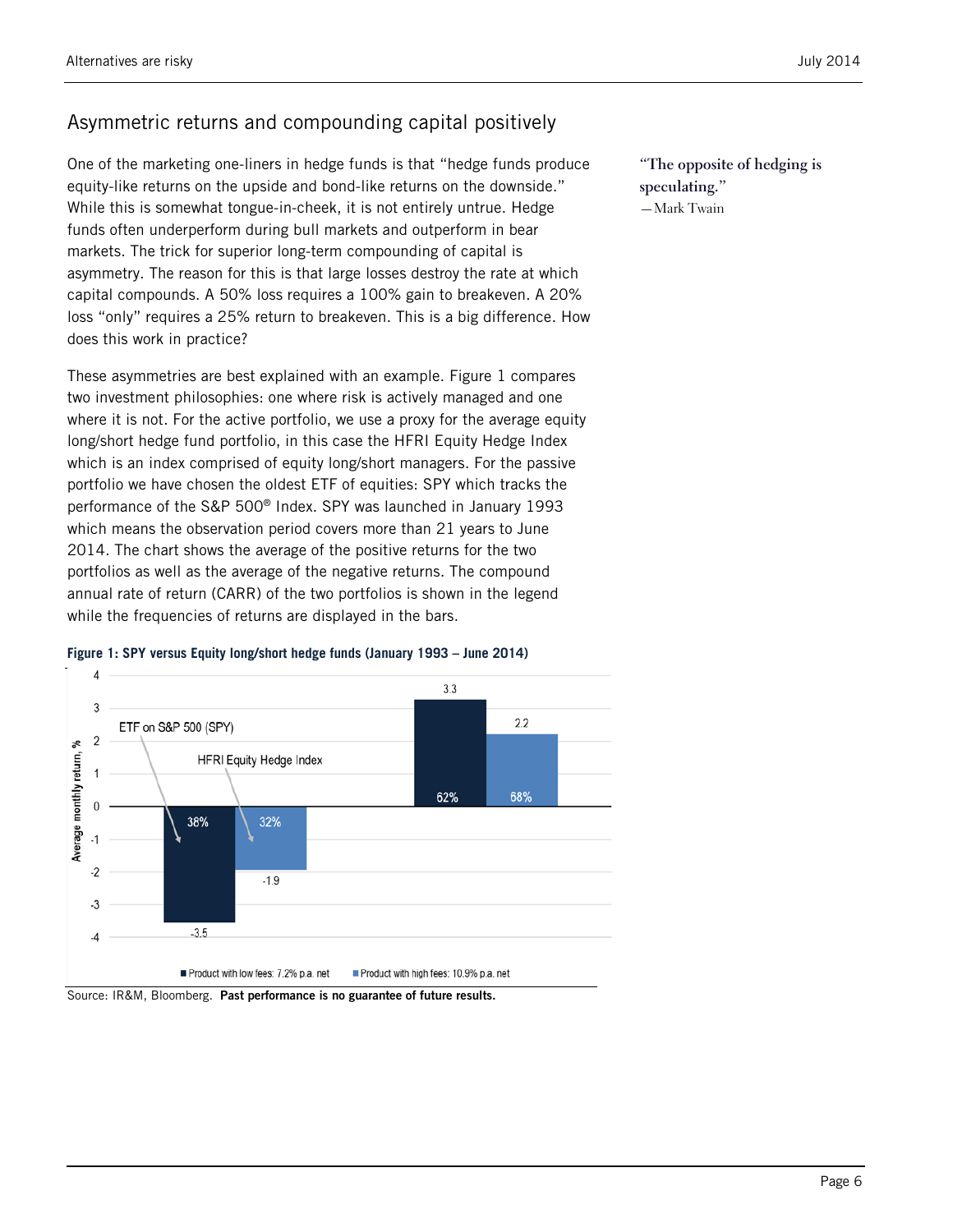SPY, the passive long-only portfolio in this case, compounded at an annual rate of 7.2%, while the portfolio where risk is actively managed compounded at a rate of 10.9%, net of all fees in both cases. Compounding at 7.2% for 21 years turns a \$100 investment into a \$431 pot. Compounding at 10.9% for 21 years brings \$100 to \$878. Arguably, this is a big difference. Note that the investment approach with the higher fees compounded at a higher rate on a net-of-fees basis. How is it done?

The average performance of the long-only investment when negative is -3.5% per (negative) month on average. The average positive return is 3.3%. In other words the asymmetry works against the investor, the negative returns are, on average, larger than the positive returns. However, in case of SPY, there are more positive returns; 62% of returns were positive and 38% negative. In Japan, this relationship is currently around 50% versus 50% and long-term returns are zero or slightly negative. This means that if there is no asymmetry of some sort, there is no positive compounding. In the equity long/short example from above, the average negative return is "only" 1.9%, much less than the average negative return in SPY. Furthermore, the average positive return is 2.2%, i.e., larger than the average negative return. This means the asymmetry works in favour of the investor. Putting it differently, the outperformance when returns are negative is 1.6 percentage points (3.5%-1.9%) but the underperformance when positive is 1.1 (3.3%-2.2%). While this looks small, it isn't; it's material. Over time, it results in explaining the superior long-term performance of an investment style that includes risk management over one that doesn't.

Our claims are simple. First, asymmetric risk/return profiles are attractive. It means nothing else than having a high probability of financial success and survival with a low probability of the opposite. Second, these profiles are not a function of randomness or market forces but a function of seeking (new) investment opportunities while actively managing risk, whereby risk is defined in absolute terms. By asymmetry, we actually mean two things: an asymmetry with respect to the *magnitude* of positive versus negative returns, as well as an asymmetry with respect to the frequency of positive versus negative returns. If our objective is the positive, smooth, and sustainable compounding of capital, one needs a combination of both of these asymmetries.

**"Compound interest is the eighth natural wonder of the world and the most powerful thing I have ever encountered."** —Albert Einstein

**No asymmetry, no compounding**

**Smooth positive compounding of capital requires asymmetries**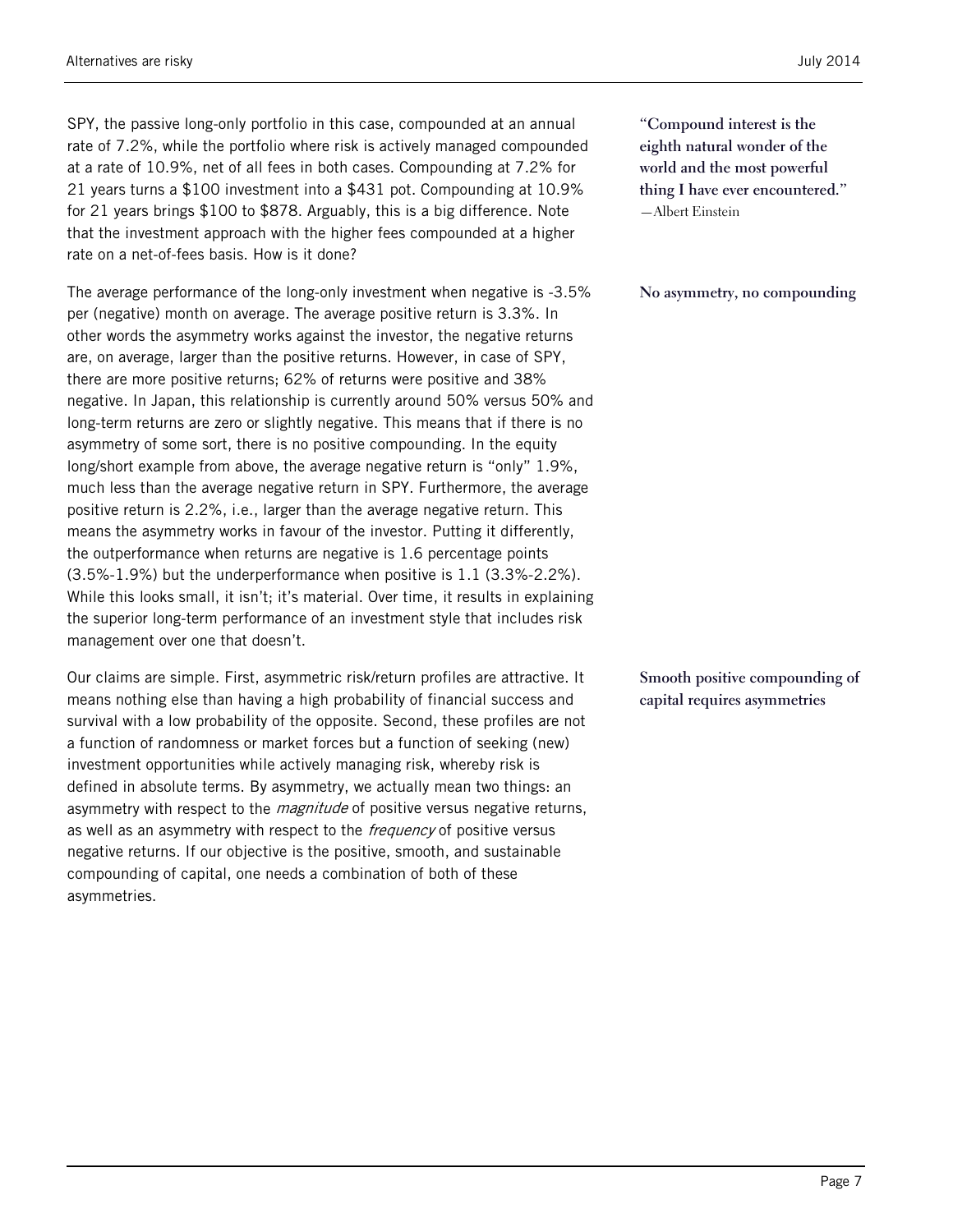One aspect of risk management obviously is the avoidance of losses, especially large ones. One reason for avoiding large losses is that they negatively impact the rate at which capital compounds, as mentioned before, and it takes a long time to recover from large losses. [Figure 2](#page-7-0) shows the underwater perspective (in index in percentage of its previous all-time-high) of the two investments discussed earlier. When the line in the chart is 100, the strategy or asset class is generating new profits. The graph is a way to visualize losses and, equally important, the time it takes to recover from those losses. Generally speaking, it takes longer to recover from large losses than it takes to recover from small losses.

**"It requires a great deal of boldness and a great deal of caution to make a great fortune, and when you have it, it requires ten times as much skill to keep it."** —Ralph Waldo Emerson (1803-82), American essayist



<span id="page-7-0"></span>**Figure 2: Under water perspective – SPY versus Equity long/short hedge funds**

Source: IR&M, Bloomberg. Past performance is no guarantee of future results.

SPY lost roughly 50% of its value twice in the last decade. It took years to recover from those losses. Equity long/short as an equity-related subgroup of the hedge fund universe lost much less during these downturns. The practical relevance is that the pain from losing money is smaller, the recovery from the losses faster, and the long-term rate at which capital compounds is higher as a result.

If you think of it for a moment, a product with high fees should be superior to a product with low fees. The other way around would make no sense at all.

**"The conventional view serves to protect us from the painful job of thinking."**

—John Kenneth Galbraith (1908- 2006), Canadian-American economist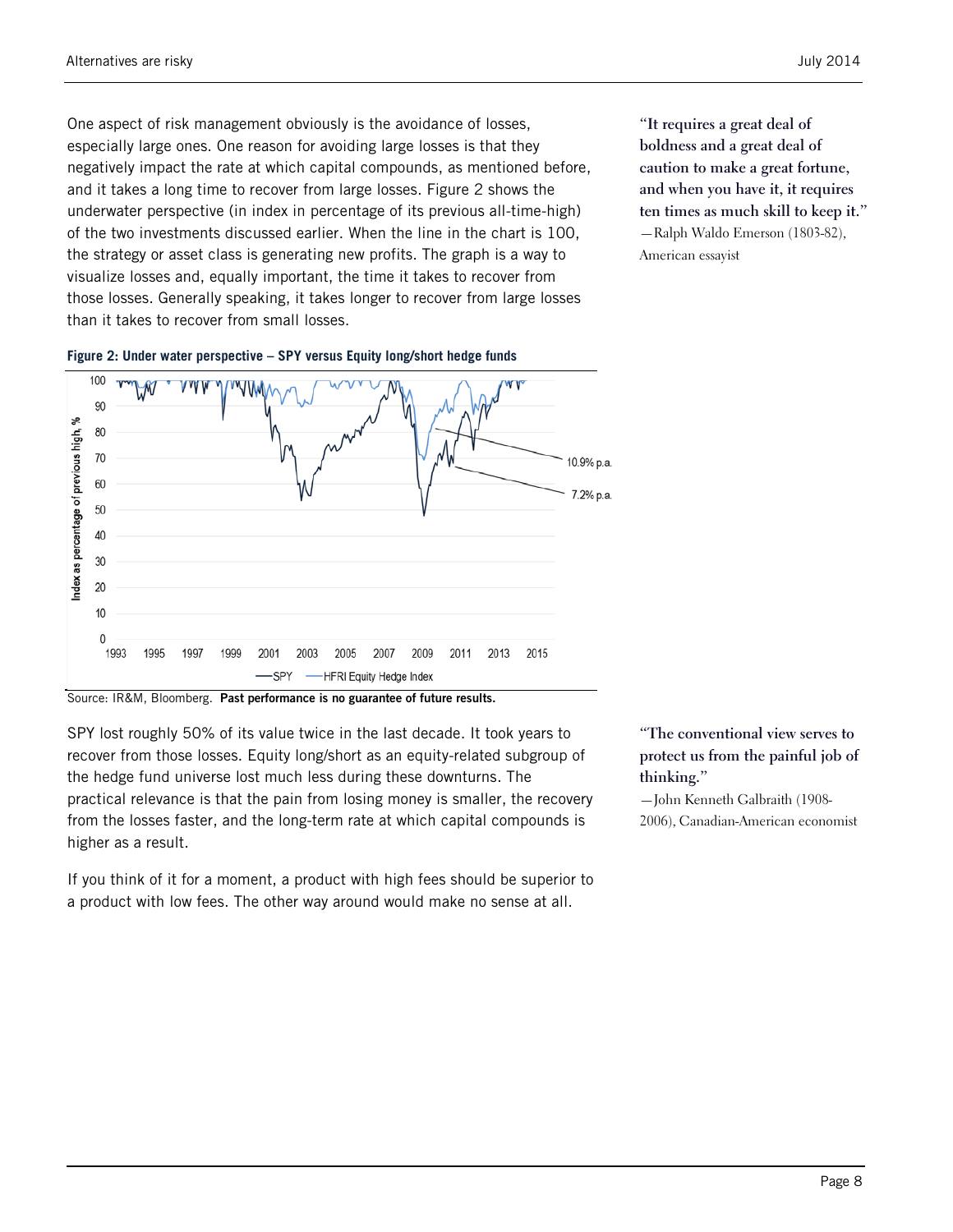[Figure 3](#page-8-0) shows the performance of these two investments. We apply a log scale for the swings of the two investments to appear comparable.



<span id="page-8-0"></span>**Figure 3: Performance - SPY versus Equity long/short hedge funds**

Source: IR&M, Bloomberg. Past performance is no guarantee of future results.

The chart shows the benefits of the asymmetric return profile well: higher return and a smoother path over the long term. The chart visualizes where the superior performance comes from. It is derived mainly from a smoother path when things in capital markets go wrong (circled).

#### Concluding remarks

Returns are a function of taking risk. Hedge funds do not hedge all risks. If all risks were hedged, there would be no return. One difference between hedge funds and traditional long-only managers is that hedge funds hedge the risks where the portfolio managers do not expect to be compensated for bearing the risk. A traditional long-only portfolio, by contrast, is a potpourri of risks, some of which carry a reward, while others do not.

Many hedge funds do seek to hedge against various types of market risk in one way or another, making consistency and stability of returns, rather than magnitude, their key priorities. Thus, some hedge funds are generally able to deliver consistent returns with lower risk of loss. Long/short equity funds, while somewhat dependent on the direction of markets, hedge out some of this market risk through short positions that provide profits in a market downturn to offset losses made by the long positions. Equity market-neutral funds that invest equally in long and short equity portfolios should not be significantly correlated to market movements. That does not mean there is no risk. It only means there is no directional market risk.

**Higher returns and a smoother path**

**A risk-uncontrolled portfolio is a potpourri of risks**

**Hedging directional market risk does not mean nothing can go utterly wrong**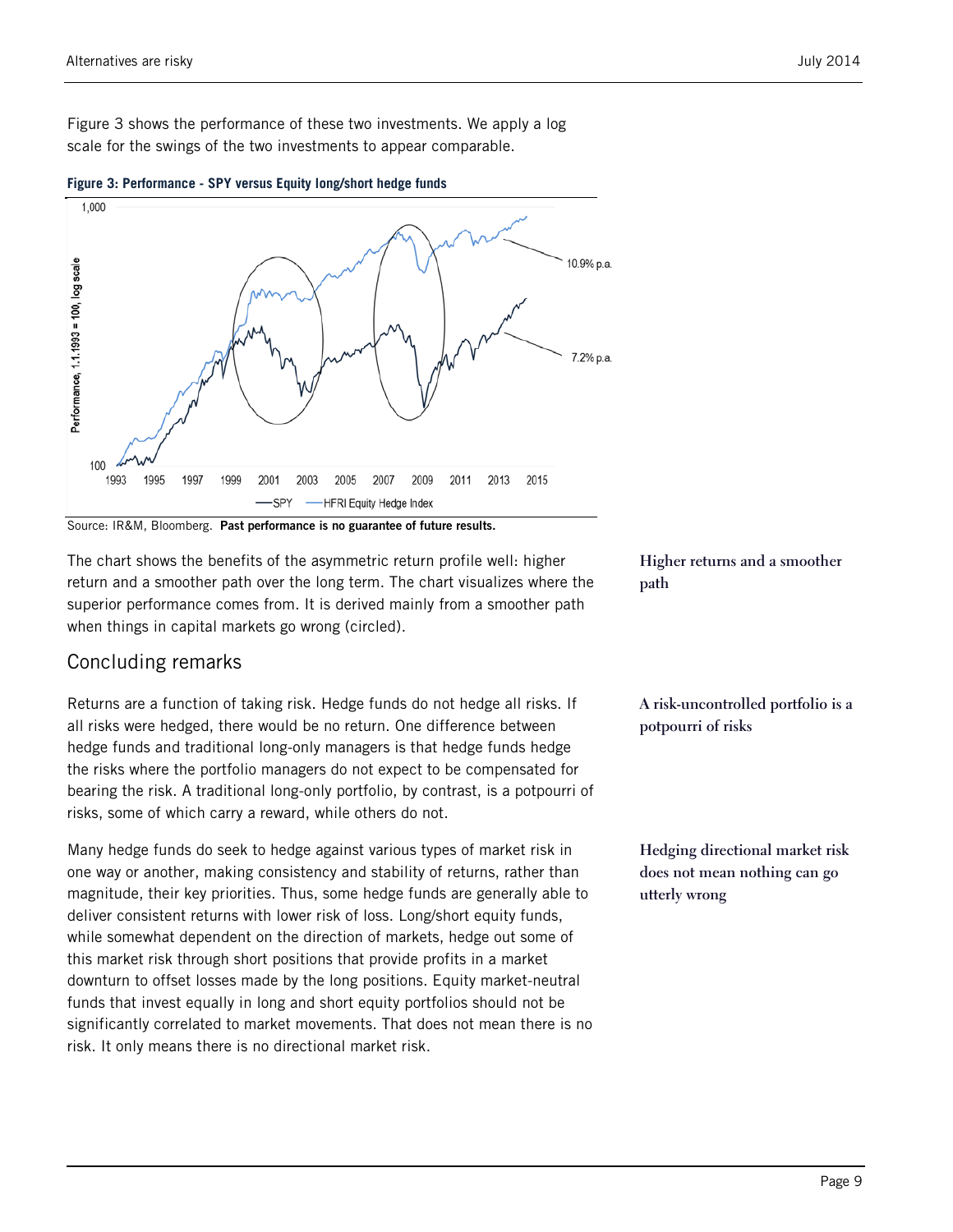There is still a lot of myth with respect to alternatives being risky. Much of it is built on anecdotal evidence, oversimplification, myopia, or simply a misrepresentation of facts. Although hedge funds are often branded as a separate asset class, a point can be made that hedge fund managers are simply asset managers utilizing other strategies than those used by relative return long-only managers. The major difference between the two is the definition of their return objective: hedge funds aim for absolute returns by balancing investment opportunities and risk of financial loss. The same logic is applicable to constructing portfolios with alternatives. Where a single investment might be "risky," it is the combination of different risks that makes a portfolio less sensitive to accidents and losses. Diversification might indeed be the only free lunch in finance.

**"Take care to sell your horse before he dies. The art of life is passing losses on."** —Robert Frost (1873–1964), American poet

#### *Copyright © 2014 by Ineichen Research and Management AG, Switzerland*

*All rights reserved. Reproduction or retransmission in whole or in part is prohibited except by permission. The information set forth in this document has been obtained from publicly available sources, unless stated otherwise. All information contained in this report is based on information obtained from sources which*  Ineichen Research and Management ("IR&M") believes to be reliable. IR&M provides this report without guarantee of any kind regarding its contents. *This document is for information purposes only and should not be construed as investment advice or an offer to sell (nor the solicitation of an offer to buy) any of*  the securities it refers to. The information has not been independently verified by IR&M or any of its affiliates. Neither IR&M nor any of its affiliates makes any *representations or warranties regarding, or assumes any responsibility for the accuracy, reliability, completeness or applicability of, any information, calculations contained herein, or of any assumptions underlying any information, calculations, estimates or projections contained or reflected herein. Neither this document nor the securities referred to herein have been registered or approved by any regulatory authority of any country or jurisdiction.*

*This material is confidential and intended solely for the information of the person to whom it has been delivered and may not be distributed in any jurisdiction where such distribution would constitute a violation of applicable law or regulation.*

*While this document represents the author's understanding at the time it was prepared, no representation or warranty, either expressed or implied, is provided in relation to the accuracy, completeness or reliability of the information contained herein, nor it is intended to be a complete statement or summary of the securities markets or developments referred to in the document. It should not be regarded by recipients as a substitute for the exercise of their own judgment.*

*Investing in securities and other financial products entails certain risks, including the possible loss of the entire amount invested. Certain investments in particular, including those involving structured products, futures, options and other derivatives, are complex, may entail substantial risk and are not suitable for all investors. The price and value of, and income produced by, securities and other financial products may fluctuate and may be adversely impacted by exchange rates, interest rates or other factors. Information available on such securities may be limited. The securities described herein may not be eligible for sale in all jurisdictions or to certain categories of investors. You should obtain advice from your own tax, financial, legal and accounting advisers to the extent that you deem necessary and only make investment decisions on the basis of your objectives, experience and resources.* 

*Past performance is not necessarily indicative of future results.*

*Unless specifically stated otherwise, all price information is indicative only.*

*No liability whatsoever is accepted for any loss (whether direct, indirect or consequential) that may arise from any use of the information contained in or derived from this document. IR&M does not provide tax advice and nothing contained herein is intended to be, or should be construed as a, tax advice. Recipients of this report should seek tax advice based on the recipient's own particular circumstances from an independent tax adviser.*